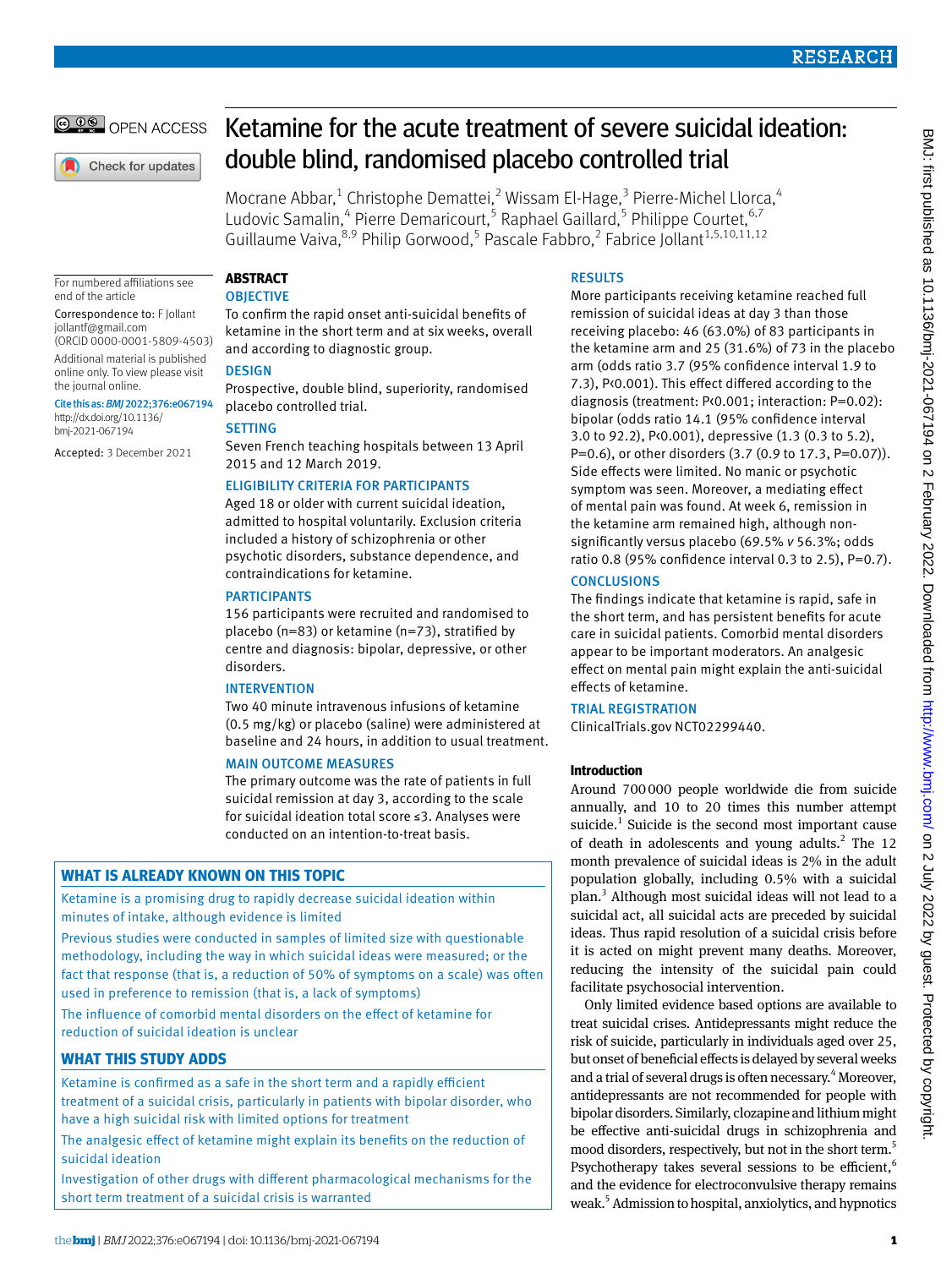are commonly used despite limited scientific evidence. Moreover, suicide occurs at high rates in psychiatric units during admission and after discharge, questioning the efficacy of this procedure.<sup>7</sup>

Recently, ketamine has been shown to have a rapid effect on depressive symptoms and suicidal ideation after a single dose.<sup>8-11</sup> A meta-analysis<sup>12</sup> showed a beneficial effect on suicidal ideation scores within 4 hours after infusion, lasting for at least the first 72 hours. Of note, a recent review of the literature suggested that intravenous ketamine has a better effect than intranasal esketamine. $13$  Previous studies, however, were subject to several methodological limitations. Firstly, the suicidal risk was often poorly measured (eg, with one single item of a depression scale). Secondly, response (usually defined as a 50% score reduction on a scale) was the most common outcome rather than remission (that is, complete absence of suicidal ideas). Thirdly, samples were usually small. Fourthly, most studies were conducted in unipolar disorder with limited knowledge about the effect in bipolar disorder, despite the high suicide risk, $14$  and in non-mood disorders. Finally, the psychophysiological mechanisms of action remain poorly understood. Notably, it is now established that mental pain contributes to an increased risk of suicidal ideas and  $acts$ ,<sup>15</sup> suggesting that suicidal acts aim to put an end to unbearable mental pain. Whether the antalgic effects of ketamine contribute to its antisuicidal effects remains to be tested.

We aimed in this study to examine full remission of suicidal ideas 72 hours after two infusions of ketamine

| the <b>bmi</b> Visual Abstract                                                                                                                                                                        |                                                     | Ketamine and suicidal ideation<br>Benefits for acute treatment of severe suicidal ideas                                                                                                            |  |  |
|-------------------------------------------------------------------------------------------------------------------------------------------------------------------------------------------------------|-----------------------------------------------------|----------------------------------------------------------------------------------------------------------------------------------------------------------------------------------------------------|--|--|
| <b>66</b> Summary                                                                                                                                                                                     |                                                     | This study confirmed the rapid, safe in the short term, and<br>persistent benefits of ketamine for acute care in suicidal patients.<br>Comorbid mental disorders appear to be important moderators |  |  |
| $\rightarrow$ Randomised<br><b>Study design</b><br>controlled trial                                                                                                                                   | Double<br>blind                                     | Exclusion: psychotic disorders,<br>substance use disorders                                                                                                                                         |  |  |
| $\frac{100}{100}$ 156 adults admited to hospital with severe suicidal ideas<br><b>ili</b> Population<br>Beck Scale for suicidal ideation: median 22<br>Age: 18-76 years (median 40)<br>Sex: 68% women |                                                     |                                                                                                                                                                                                    |  |  |
|                                                                                                                                                                                                       |                                                     |                                                                                                                                                                                                    |  |  |
| <b>SP</b> Comparison                                                                                                                                                                                  | <b>Placebo</b><br><b>Saline</b><br>$\frac{1}{2}$ 73 | <b>Experimental</b><br>Ketamine (0.5 mg/kg)<br>$\frac{1}{2}$ 83                                                                                                                                    |  |  |
| <b>III</b> Outcomes<br>Remission of suicidal ideas.<br>overall and per diagnostic group                                                                                                               | $0.25$ 0.5<br>1                                     | Two 40 minute intravenous infusions at 24 hour intervals<br>Odds ratio 95% CI<br>10<br>50 100<br>5                                                                                                 |  |  |
| At day 3, overall                                                                                                                                                                                     | 31.6%                                               | 63.0%                                                                                                                                                                                              |  |  |
| bipolar disorder                                                                                                                                                                                      | $\frac{1}{28.0\%}$                                  | 84.6%                                                                                                                                                                                              |  |  |
| major depressive disorder                                                                                                                                                                             | 35.7%                                               | 142.3%                                                                                                                                                                                             |  |  |
| other disorders                                                                                                                                                                                       | ₹30.8%                                              | 61.9%                                                                                                                                                                                              |  |  |
| At week 6, overall                                                                                                                                                                                    | \$56.3%                                             | ₹ 69.5%                                                                                                                                                                                            |  |  |
|                                                                                                                                                                                                       |                                                     |                                                                                                                                                                                                    |  |  |

versus placebo in a large sample. Three groups of patients were a priori selected: those with a bipolar disorder, or a depressive disorder, or another main diagnosis. Furthermore, we tested whether ketamine acted on suicidal ideas through an analgesic effect on mental pain. Finally, we examined the persistence of the effect of ketamine at six weeks. We hypothesised that (a) ketamine will be better than placebo for inducing full suicidal remission at day 3; (b) this effect will vary according to the diagnostic group; (c) this effect will be mediated through alleviating mental pain; (d) this effect will persist over six weeks.

#### **Methods**

#### Study design

This six week, double blind, randomised placebo controlled study (named KETIS) was conducted in seven academic hospitals in metropolitan France. Ethical approval was obtained on 18 July 2014 from the research ethics board "Comité de Protection des Personnes (CPP) Sud Méditerranée III" (ref: 2014.06.03 bis). This study was prospectively registered on 20 November 2014 on <https://www.clinicaltrials.gov/> (NCT02299440), and is listed on EudraCT: 2014- 001324-30. All patients gave their informed, written, and signed consent before inclusion.

#### Patients

Participants were recruited during admission to hospital in psychiatry for suicidal ideation. Inclusion criteria were patients aged 18 or older, with a clinician rated scale for suicidal ideation (SSI<sup>16</sup>) total score >3; voluntarily admitted to hospital; French speaking; able to provide informed consent; insured or beneficiary of a health insurance plan. Exclusion criteria were a history of schizophrenia or other psychotic disorders based on Diagnostic and Statistical Manual of Mental Disorders, fourth edition (DSM-IV) criteria; schizoid or schizotypic personality disorders; presence of psychotic symptoms at initial interview; substance dependence during the preceding month (except nicotine or caffeine); positive urine screening for illicit substances (except cannabis); pregnancy (known or positive at baseline urine test) or breastfeeding; unstable somatic condition; known or suspected contraindication for ketamine, including hypersensitivity to ketamine, hypertension, class IV cardiac insufficiency, history of stroke, hepatic or cutaneous porphyria, history of intracranial hypertension; clinically important anomalies found during clinical examination, biological tests or electrocardiogram; non-stabilised hypertension or hypertension >180/100; concomitant electroconvulsive therapy; current participation or participation within the past three months in another interventional study; patients under judicial protection or guardianship.

## Randomisation and masking

Patients were randomised 1:1 to placebo or ketamine after inclusion, before perfusion preparation. Patients were further randomised by blocks of random size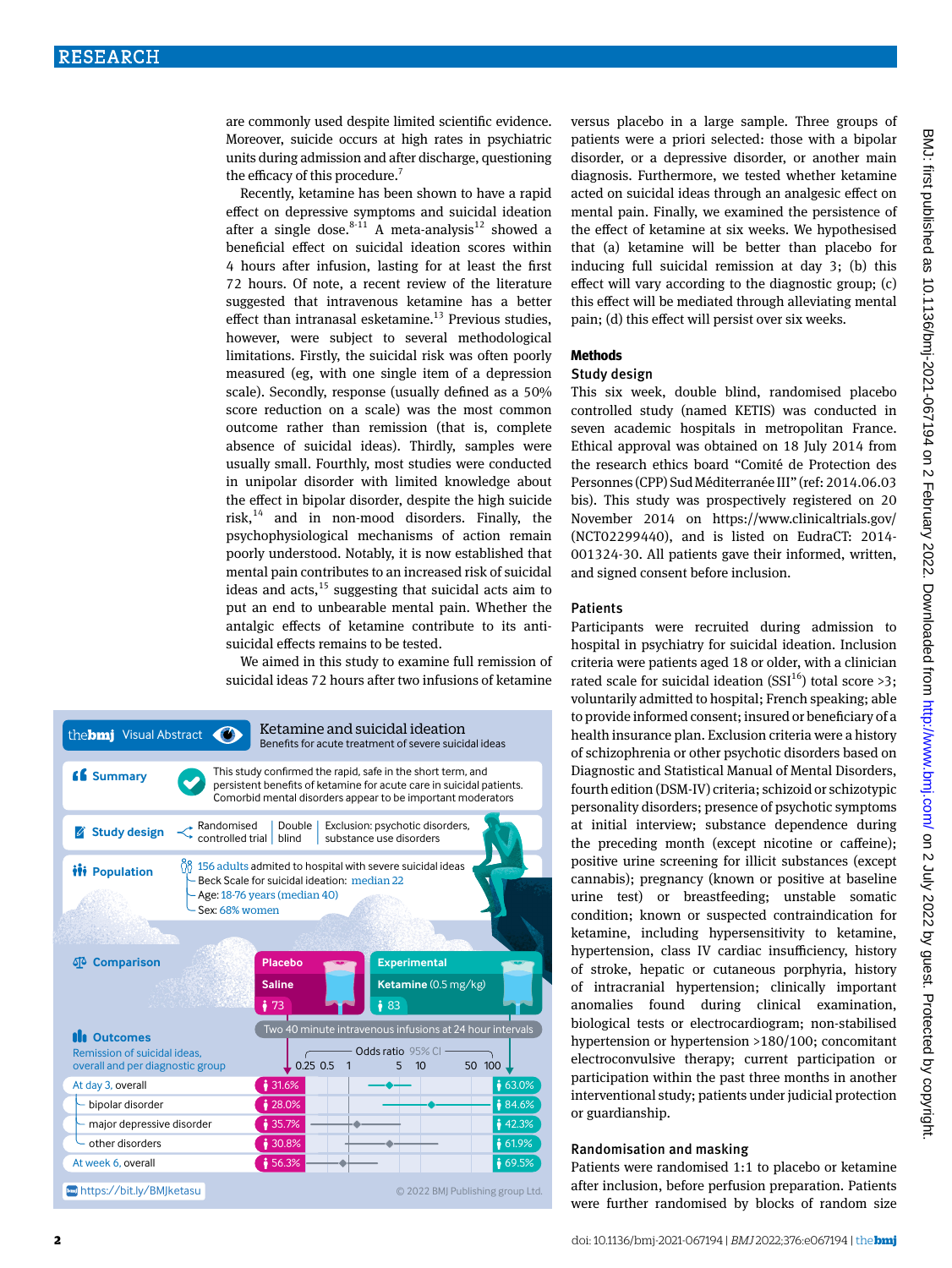stratified by centre and by diagnostic category based on the Mini-International Neuropsychiatric Interview (MINI)  $5.0$ ,<sup>17</sup> using a programme developed specifically for the study (SAS; Cary, NC). Participants were assigned a unique identification code. The three diagnostic categories were bipolar disorder; major depressive disorder; and any psychiatric disorder with no mention of a bipolar disorder, major depressive disorder, or any exclusion diagnosis (notably psychotic disorders and substance dependence; see exclusion criteria in "Patients" section).

Investigators and patients were blinded to study arm. The perfusion product was prepared within each participating department by a designated nurse, who was the only person with knowledge of randomisation results. This nurse did not participate in other aspects of the study and kept the arm assignments secret. Both ketamine and placebo perfusions were transparent and visually similar.

#### Procedures

At baseline, a sociodemographic and clinical assessment was conducted comprising the MINI  $5.0^{17}$  for psychiatric diagnoses according to DSM-IV criteria; the SSI (both clinician rated and self-rated versions $^{18}$ ); the clinician rated Columbia suicide severity rating scale  $(CSSRS)^{19}$ ; the self-rated physical and psychological pain-visual analogue scale (PPP-VAS)<sup>20</sup>; the self-rated Beck hopelessness scale  $(BHS)^{21}$ ; the 30 item inventory of depressive symptomatology (IDS-C30), clinician rated version<sup>22</sup>; and the clinical global impression scale (CGI) to assess the global impression according to the clinician.

Then, patients received a first 40 minute intravenous infusion of ketamine (0.5 mg/kg) or placebo 0.9% (saline solution) in addition to their current treatment. This procedure has been used in most previous studies.<sup>12</sup> A second administration was performed 24 hours later (including during weekends or bank holidays). The choice of two infusions was based on available data at the time of protocol writing in  $2013/2014$ .<sup>8 23</sup> Moreover, at that time, most protocols used a placebo, whereas later studies used midazolam.<sup>12</sup> Usual care for these patients included a combination of admission to hospital, regular meetings with the healthcare staff (physicians, nurses), medication, individual and group psychotherapy, and family meetings.

Clinical evaluations were conducted at 40 minutes, 2 hours, 4 hours, day 1 (before the second infusion), day 2, and day 3. They comprised the SSIs, CSSRS, PPP-VAS, BHS, IDS-C30, CGI, and an assessment of safety and side effects with the Young mania rating scale (YMRS), $^{24}$  patient rated inventory of side effects (PRISE), $^{25}$  and brief psychiatric rating scale (BPRS).<sup>26</sup> Patients were then followed up until the end of week 6, with assessments at day 4, week 2, week 4, and week 6.

#### **Outcomes**

The primary outcome was the rate of patients with a clinician rated SSI total score ≤3 (that is, in current full suicidal remission) at day 3 for each treatment arm and in each diagnostic group. SSI is a scale assessing suicidal ideation based on 19 items scored 0 to 2 (maximum score 38). $18$  Here, we used the level of suicidal ideation on the day of assessment. Secondary outcomes at day 3 were, for each arm and in each diagnostic group: rates of remission at intermediate time points; changes in SSI, BHS, PPP-VAS, IDS-C30, and CGI mean scores between baseline and day 3; rates of suicide attempts (CSSRS) during the three day period; and treatment side effects in each arm (YMRS, PRISE, and BPRS). At week 6, secondary outcomes were the rates of full suicidal remission in both arms.

#### Protocol amendments

Details of changes to the original protocol are presented in table S1. Briefly, changes were minor, including changes in investigators, biobank procedures (for future studies), extension of the inclusion period to reach the targeted sample size, and stopping the use of the self-rated quick 16 item Inventory of Depressive Symptomatology to save time, in addition to several questionnaires at 40 minutes, 2 hours, and 4 hours to reduce the burden of assessment.

#### Statistical analysis

This was a superiority trial. Calculation of sample size was done with nQuery software version 8.7.2.0 (table S2). Based on available literature at the time of the study conception, the hypothesis was an absolute difference of 45% resolution of suicidal ideation at day 3 between the two arms in each of the diagnostic groups (60% in the ketamine arm *v* 15% in the placebo arm). To test this difference with a power of 85%, a two sided  $\alpha$  risk of 5% and taking into account the risk of  $\alpha$ inflation associated with multiple comparisons  $(n=3)$ , 52 patients were required for each diagnostic category (26 per arm), for a total of 156. A data monitoring committee oversaw the study.

Quantitative data were expressed as mean and standard deviation or median and interquartile range, according to their distribution. Qualitative data were expressed as absolute number and frequency  $(\%).$ Comparison between groups used, as appropriate, Student's t, Wilcoxon's,  $X^2$ , or Fisher's tests. The rates of patients with SSI ≤3 at day 3 were compared between the two arms by a logistic regression model to take into account an arm by diagnostic group interaction to test heterogeneity. If the interaction term was significant, the between arm comparison was performed within each of the diagnostic categories. Holm's corrections were performed to adjust for multiple comparisons. The associated odds ratios were estimated with 95% confidence interval with the profile likelihood method.

Linear mixed models were used to examine the effect of ketamine compared with placebo over time, on the different scores used as secondary endpoints, with patient considered as random effect. Time, drug, and time by drug interaction were tested. Analyses were performed within each of the diagnostic groups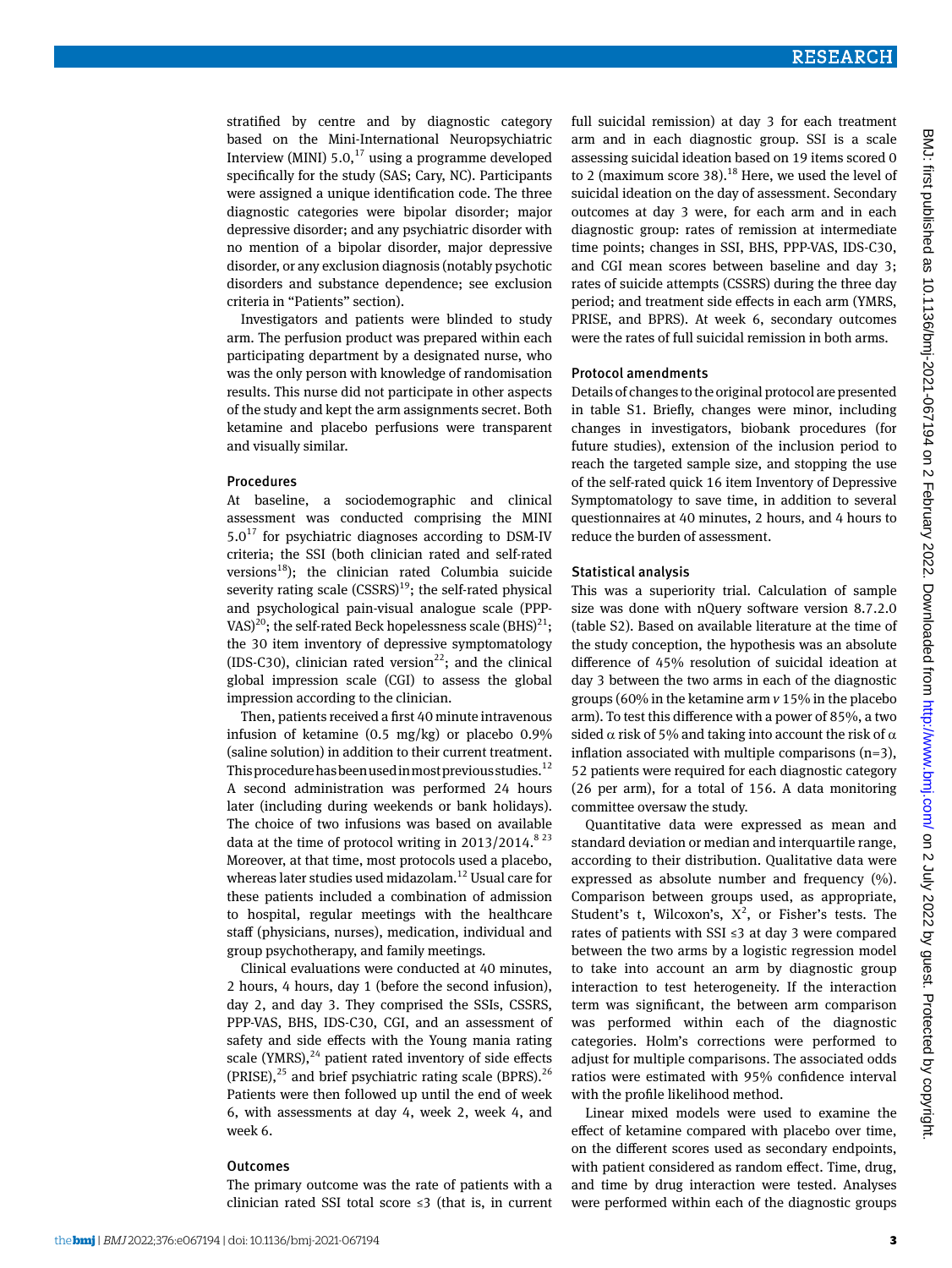when interaction with arm was significant. The associations between treatment, suicidal ideas, and psychological pain were explored with a mediation model. All included patients were analysed according to the intention-to-treat principle. A P value  $\leq 0.05$ was considered as statistically significant. Statistical analysis was performed with R 3.5.1 software (R Development Core Team, (2018). R Foundation for Statistical Computing, Vienna, Austria).

#### Patient and public involvement

Patients and the public were not involved in the design or conduct of this study, because their involvement in the design of scientific studies is recent in France and was not customary when the study was started in 2013. As the benefits of public involvement are obvious, this approach will be prioritised in our future studies. Moreover, patients will be involved in the discussion and dissemination of the findings of this study.

#### **Results**

#### Patient characteristics

Between 13 April 2015 and 12 March 2019, 156 patients were recruited and randomised to ketamine  $(n=73)$  or placebo  $(n=83)$ , stratified into three groups: bipolar disorder (n=26/26, respectively); depressive disorder (26/30); and other diagnoses (21/27; fig 1). One centre (Centre Hospitalier Universitaire, Nîmes) included 75.0% of all patients.

Details of the participants' characteristics are shown in table 1 (and tables S3-S5 for characteristics of each diagnostic group). Of note, patients had a past history of a suicidal act in 67 (93.1%) of 72 participants (data for one patient missing) in the ketamine arm, and in 70 (85.4%) of 82 participants (data for one patient missing) in the placebo arm. At inclusion, patients were severely suicidal in 71 (97.3%) of 73 participants in the ketamine arm and in 71 (86.6%) of 82 participants (data for one patient missing) in the placebo arm, based on the suicidality section of MINI 5.0 (10 or more points on a 32 point scale). All patients remained in hospital at day 3. At weeks 2, 4, and 6, rates of admission to hospital in the placebo and ketamine arms were, respectively 53.4%/41.8%, 34.4%/31.7%, and 22.7%/11.7%.

#### Main outcomes at day 3

By day 3 (primary endpoint), two patients withdrew consent and one was lost to follow-up (after the second infusion) in the placebo arm. On day 3, 46 (63.0%) of 73 patients in the ketamine arm and 25 (31.6%) of 79 patients (data for one patient missing) in the placebo arm had reached full remission of suicidal ideas (odds ratio 3.7 (95% confidence interval 1.9 to 7.3), P<0.001). These results were unchanged after adjustment for sex and presence of severe suicidal ideas (odds ratio 3.9 (2.0 to 7.9), P<0.001) or antalgic use (3.7 (1.9 to 7.6), P<0.001). Change over time in rates of suicidal



Fig 1 | Trial profile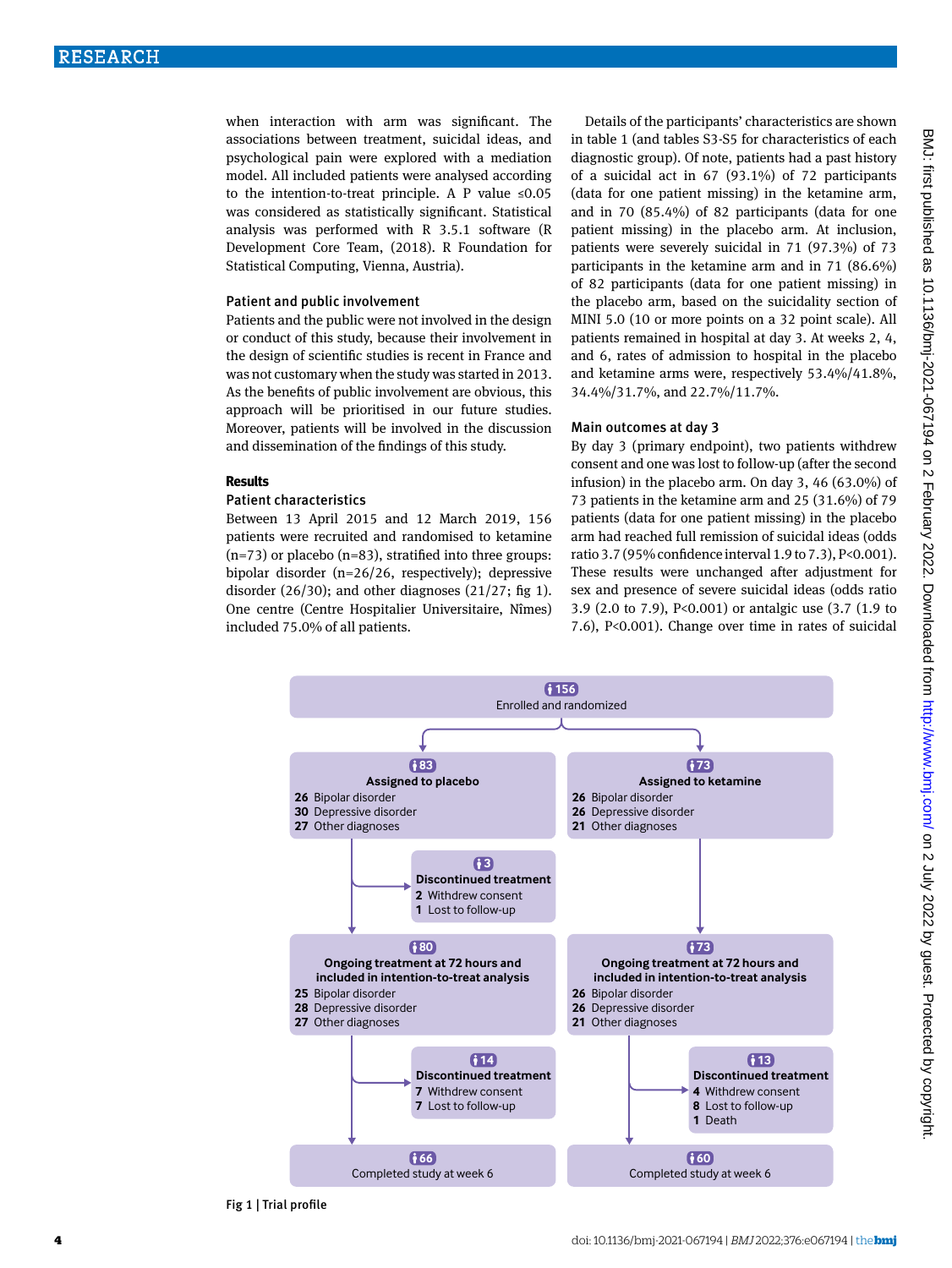Table 1 | Baseline characteristics of the intention-to-treat population, by treatment group. Values are numbers (%) unless stated otherwise

| Characteristics                                         | Placebo (n=83)   | Ketamine (n=73)  |
|---------------------------------------------------------|------------------|------------------|
| Sex:                                                    |                  |                  |
| Male                                                    | 31 (37.3)        | 19 (26.0)        |
| Female                                                  | 52(62.7)         | 54 (74.0)        |
| Age (years), median (range)                             | 41 (18-76)       | 38 (18-75)       |
| Height (cm), mean (SD)                                  | 167.9 (9.0)      | 167.2 (9.4)      |
| BMI (kg/m <sup>2</sup> ), median (IQR)                  | 24.2 (21.1-27.4) | 23.9 (21.2-30.1) |
| SSI suicidal ideas score, clinician rated, median (IQR) | $20(16-24)$      | $22(16-26)$      |
| SSI suicidal ideas score, patient rated, median (IQR)   | $17(14-20)$      | 17 (13-20)       |
| CSSRS suicidal ideation intensity score, median (range) | $19(11-25)$      | $20(11-25)$      |
| MINI : severe suicidal ideas                            | 71/82 (86.6)     | 71 (97.3)        |
| PPP-VAS physical pain score, median (IQR)               | $2.0(0.0-5.0)$   | $1.9(0.0-5.3)$   |
| PPP-VAS psychological pain score, median (IQR)          | $8.0(6.6-9.1)$   | $8.0(6.0-8.8)$   |
| BHS hopelessness score, median (IQR)                    | 16.0 (12.0-17.0) | 16.0 (13.2-17.0) |
| IDS-C30 depression score, median (IQR)                  | 37.0 (30.0-43.5) | 37 (29-48)       |
| Major depressive episode: current                       | 38 (45.8)        | 32(43.8)         |
| Dysthymia: current                                      | 5(6.0)           | 8(11.0)          |
| Manic episodes: past                                    | 17(20.5)         | 14 (19.2)        |
| Hypomanic episodes: past                                | 10(12.0)         | 11(15.1)         |
| Panic disorder: current                                 | 8/82(9.8)        | 11(15.1)         |
| Agoraphobia: current                                    | 12/82 (14.6)     | 11(15.1)         |
| Social phobia: current                                  | 17/82 (20.7)     | 13 (17.8)        |
| Generalised anxiety: current                            | 16(19.3)         | 14 (19.2)        |
| Obsessive-compulsive disorder: current                  | 1(1.2)           | 3(4.1)           |
| Post-traumatic stress disorder: current                 | 11(13.3)         | 12 (16.4)        |
| Alcohol dependence: past                                | 6(7.2)           | 6(8.2)           |
| Substance dependence: past                              | 6(7.2)           | 4(5.5)           |
| Anorexia nervosa: current                               | 1(1.2)           | 0(0)             |
| Bulimia nervosa: current                                | 5(6.0)           | 6(8.2)           |
| Previous history of suicide attempt                     | 70/82 (85.4)     | 67/72 (93.1)     |
| Medication at day 3:                                    |                  |                  |
| Lithium                                                 | 4(4.8)           | 2(2.7)           |
| Antipsychotics                                          | 36 (43.4)        | 30(41.1)         |
| Antiepileptics                                          | 12(14.5)         | 5(6.8)           |
| Antidepressants                                         | 28 (33.7)        | 18 (24.7)        |
| Anxiolytics                                             | 42 (50.6)        | 38 (52.1)        |
| Hypnotics                                               | 10(12)           | 5(6.8)           |
| Other psychotropic medication                           | 3(3.6)           | 5(6.8)           |
| Antalgic                                                | 2(2.4)           | 10(13.7)         |
| Other medication                                        | 26 (31.3)        | 23 (31.5)        |

BHS=Beck hopelessness scale; CSSRS=Columbia severity suicide rating scale; IDS-C30=30 item inventory for depressive symptomatology, clinician rated version; IQR=interquartile range; MINI=Mini-International Neuropsychiatric Interview, seventh version (7.0.2); PPP-VAS=physical and psychological pain-visual analogue scale. SD=standard deviation; SSI=Beck scale for suicidal ideation.

> remission occurred by 40 minutes after infusion and persisted over the three day period (fig 2).

This effect differed according to the diagnostic group, with a significant interaction between arm and group, after adjustment according to sex and presence of severe suicidal ideas (treatment arm: t=14.7; df=1, P<0.001; diagnostic group: t=3.3; df=2; P=0.2; interaction: t=7.1; df=2; P=0.03): 84.6% (n=22) *v* 28.0% (n=7) in the bipolar disorder group (odds ratio 14.1 (3.0 to 92.2), P<0.001), 42.3% (n=11) *v* 35.7% (n=10) in the depressive disorder group (1.3 (0.3 to 5.2), P=0.6), and 61.9% (n=13) *v* 30.8% (n=8) in the other diagnoses group  $(3.7 \ (0.9 \ to \ 17.3), \ P=0.07)$ . Adding the main effect of recruitment centre into the analyses did not modify the outcomes.

#### Secondary outcomes at day 3

Table S6 in the supplemental materials shows information on the detailed outcomes. We found significant differences (after adjustment for centre and diagnostic group) between the ketamine and placebo arms at day 3 in SSI median scores—both for the clinician rated (1.0 (interquartile range 0-8.0) *v* 8.0 (2.0-15.5), respectively; unstandardised regression coefficient β=−5.0 (95% confidence interval −7.7 to −2.3), P<0.001) and patient rated versions (median score 7.0 (4.0-12.0) *ν* 11.5 (7.0-16.2); β=−2.5 (-4.5 to  $-0.4$ ), P=0.02)—and in scores of depression (17.4 (standard deviation 12.1) *v* 24.2 (12.7); β=−6.5 (−10.5 to −2.4), P=0.002), psychological pain (3.7 (interquartile range 0.3-6.3) *v* 5.0 (2.0-8.0); β=−1.2 (−2.2 to −0.1), P=0.03), hopelessness (9.0 (4.0-15.0) *v* 13.0 (8.0-17.0); β=-2.5 (−4.4 to −0.6), P=0.01), and global clinical impression, but not physical pain (0.1 (0.0-3.0)  $\nu$  0.5 (0.0-3.5);  $\beta$ =-0.1 (-1.0 to 0.8), P=0.8). During the first three days, one suicide attempt occurred in the ketamine arm and none in the placebo arm.

No increase in YMRS and BPRS scores was seen in any patient from any arm (table S6). Table 2 reports the main side effects during the first three days. All side effects were rated as minor, and all symptoms reported in table 2 reduced significantly between the first assessment and day  $4$  (all P<0.05). Seventeen patients (23.3%) experienced at least one side effect in the ketamine group versus seven (8.4%) in the placebo group. The most common side effects in the ketamine group were sedation (11.0%), depersonalisation (9.6%), and nausea (6.8%).

Finally, we tested the hypothesis that the improvement of suicidal ideation was mediated by its effect on psychological pain, as assessed by the patient rated version of the SSI. The treatment was associated with a significant reduction in SSI scores after 72 hours (t=−1.9, P=0.05, accounting for centre), but this association was weaker (t=−1.8, P=0.07) after accounting for psychological pain, while psychological pain remained highly associated with SSI scores (t=7.2; P<0.001), suggesting a mediation effect.

#### Outcomes at week 6

Between day 4 and week 6 (study end), seven patients withdrew consent and seven patients were lost to follow-up in the placebo arm. In the ketamine arm, one patient died from suicide (determined by the oversight committee to be unrelated to the intervention), four withdrew consent, and eight were lost to followup. Therefore, 60 (82.2%) patients of the 73 in the ketamine group and 66 (79.5%) patients of 83 in the placebo group completed the study.

Over the study, eight patients (9.8%) in the placebo arm (data for one patient missing) and six patients (8.2%) in the ketamine arm attempted suicide (two *v* zero, respectively, in the bipolar disorder group; one *v* five in the depressive disorder group; and five *v* one in the other diagnosis group). Between day 4 and week 6, the ketamine arm continued to have better full suicidal remission than the placebo arm (69.5 *v* 56.3% at week 6), although this was not significant at week 6 owing to reduced suicidality in the placebo group over time (odds ratio 0.8 (95% confidence interval 0.3 to 2.5),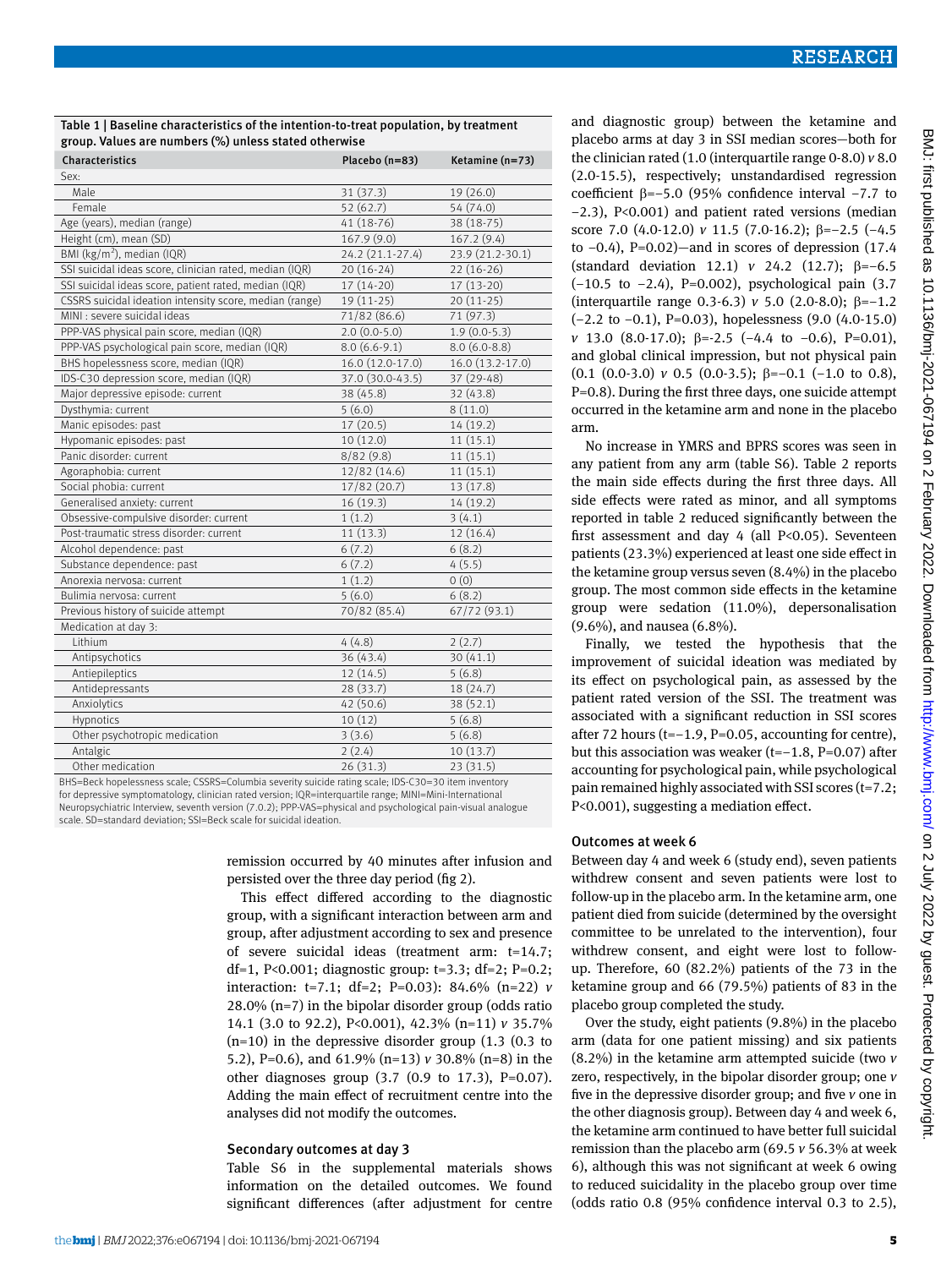



P=0.7; fig 3). Results for each intermediate endpoint are reported in table S6.

#### **Discussion**

#### Principal findings

This study confirmed in a large randomised controlled trial that ketamine is a fast acting, efficient treatment of suicidal ideation. In this population at very high suicidal risk, 63.0% reached full remission at three days after two infusions in the ketamine group in comparison with 31.6% in the placebo group. This effect was rapid, with 43.8% remission only two hours after the first infusion versus 7.3% in the placebo group. Ketamine was well tolerated without severe side effects. Main side effects, including sedation, depersonalisation/derealisation, nausea, and dizziness, were of short duration and occurred in around 10% or fewer participants. In addition, the effect persisted at six weeks in 69.5% of individuals treated with ketamine (versus 56.3% in those receiving placebo).

This study highlights a major moderating effect on primary mental disorders. A strong effect of ketamine versus placebo was found in the group with bipolar disorder, whereas the effect was moderate and did not quite reach significance in the group with "other psychiatric disorders," and was non-significant

| Table 2   Reports of side effects in each treatment arm within the 72 hour period |         |                    |        |  |  |
|-----------------------------------------------------------------------------------|---------|--------------------|--------|--|--|
| Ketamine (n=73)                                                                   | N(% )   | Placebo (n=83)     | N(% )  |  |  |
| Sedation                                                                          | 8(11.0) | Sedation           | 2(2.4) |  |  |
| Depersonalisation/derealisation                                                   | 7(9.6)  | Epistaxis          | 2(2.4) |  |  |
| Nausea                                                                            | 5(6.8)  | <b>Dizziness</b>   | 2(2.4) |  |  |
| <b>Dizziness</b>                                                                  | 3(4.1)  | Increased appetite | 1(1.2) |  |  |
| Agitation                                                                         | 2(2.7)  | Sore muscles       | 1(1.2) |  |  |
| Tremor                                                                            | 2(2.7)  | Nausea             | 1(1.2) |  |  |
| <b>Blurred vision</b>                                                             | 2(2.7)  | Neck stiffness     | 1(1.2) |  |  |
| Anger                                                                             | 1(1.4)  | Sadness            | 1(1.2) |  |  |
| Hallucination                                                                     | 1(1.4)  | Dry mouth          | 1(1.2) |  |  |
| Sweating                                                                          | 1(1.4)  | Vomiting           | 1(1.2) |  |  |
| Hypotension                                                                       | 1(1.4)  |                    |        |  |  |
| Tachycardia                                                                       | 1(1.4)  |                    |        |  |  |
| Vomiting                                                                          | 1(1.4)  |                    |        |  |  |
| Dry mouth                                                                         | 1(1.4)  |                    |        |  |  |
| Diarrhoea                                                                         | 1(1.4)  |                    |        |  |  |
| Vagal syncope                                                                     | 1(1.4)  |                    |        |  |  |

in major depressive disorders. Results in bipolar disorder—a disorder associated with a high suicidal risk and limited options to treat depression<sup>27</sup> $-$ are highly encouraging and support two previous small studies.<sup>828</sup> Notably, no mood switch was seen in the 26 patients with bipolar disorder treated with ketamine. Results in individuals not fulfilling the criteria for a full major depressive episode (whether bipolar or major depressive disorders) also support the observation that ketamine is efficient independently from depressive episodes, as suggested by previous authors.<sup>29</sup> This group comprised a substantial number of individuals with post-traumatic stress disorder, dysthymia, and anxiety disorders (panic disorder, agoraphobia, generalised anxiety disorder). These patients would probably also have had personality disorders, although this was not formerly measured.

The non-significant outcomes in depressive disorders are more challenging to interpret. This group showed the highest placebo effect (36% *v* 28% in bipolar disorder and 31% in other diagnoses). This placebo effect is also higher than that found in a meta-analysis of 10 trials analysing 157 suicidal patients with overall remission rates (clinician rated measures) of around  $30\%$  in the control group.<sup>29</sup> Moreover, the effect of ketamine (42%) was lower than in the two other groups in our study (84% and 62%) and in the metaanalysis (around  $55\%$ ).<sup>29</sup> Our study, therefore, might have lacked power to detect an effect in this particular group with depressive disorders. Additionally, one study of treatment resistant depression suggests that repeated doses of ketamine might be necessary for some patients to achieve remission of severe suicidal ideas.<sup>30</sup> Therefore, this group might be particularly heterogeneous, with both more patients sensitive to a placebo effect and more patients requiring repeated ketamine infusions.

The persistence of the ketamine effect at six weeks of intake is not in line with previous studies  $^{\rm 10\,11\,31}$  and the related meta-analysis, $12$  but those three studies together analysed only 63 patients. More long term studies are needed.

Over the six week period, 8.2% of patients in the ketamine arm and 9.8% in the placebo arm attempted suicide, including one fatal act. Detailed examination of these events in the intervention group showed that (a) none of them had exacerbated depression or suicidal ideation scores after infusion, suggesting that ketamine had no direct negative effect; (b) all these patients were poor responders to ketamine during the first three days as indicated by depression and suicidal ideation scores; and (c) some of them finally reached remission of suicidal ideas after several days, which might have led to decreased vigilance. It must be remembered that the resolution of a suicidal crisis necessitates more than medication alone. Psychological, social, and family care and support should always be combined with pharmacotherapy. Finally, this study was not designed to assess the benefits of ketamine for prevention of a suicidal act, and larger studies and meta-analyses will be necessary.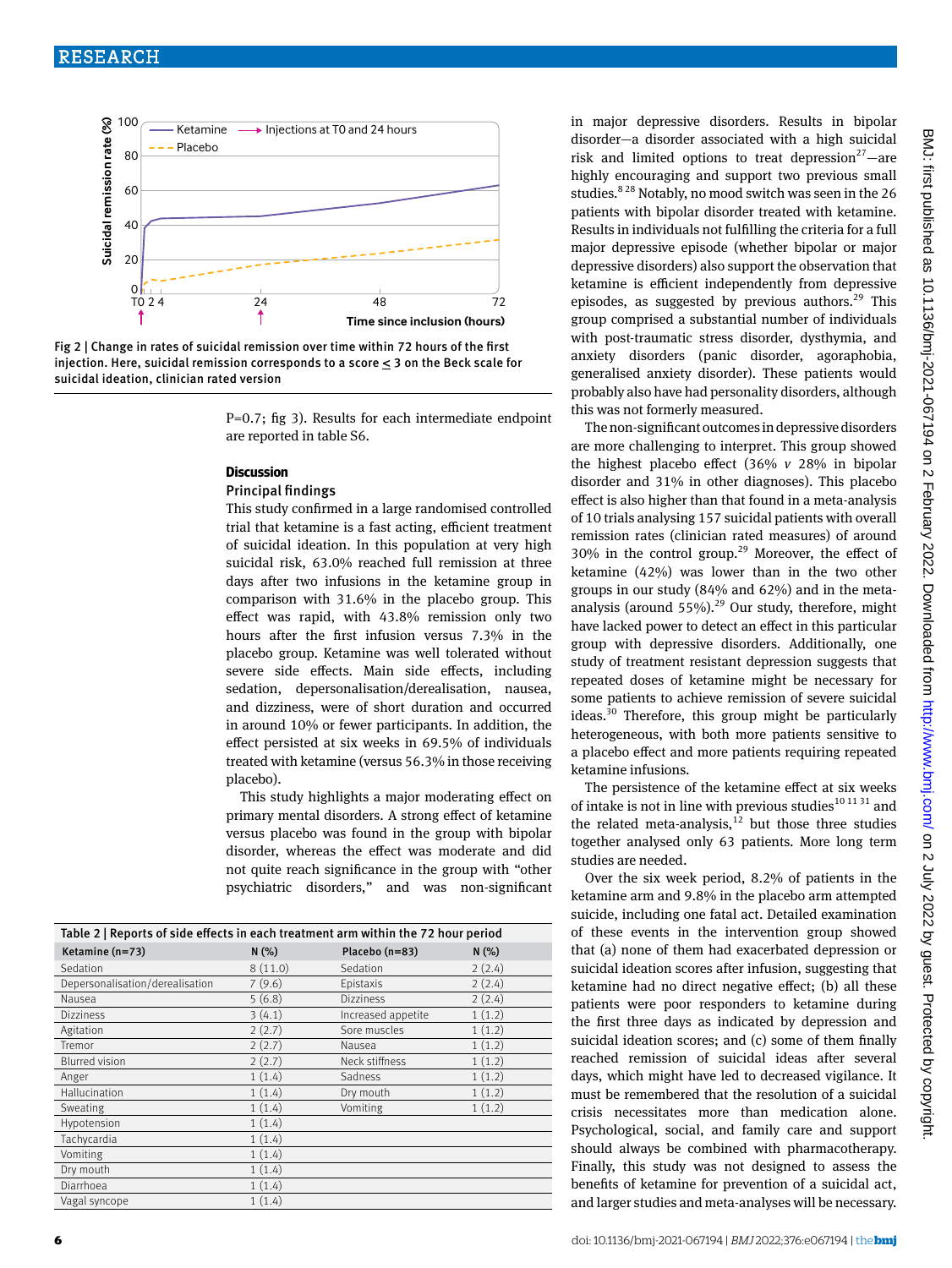



Of note, a recent review of 15 studies<sup>13</sup> suggested that in the short term no more suicidal acts occurred in the ketamine group than in the placebo group.

Overall, the tolerance of ketamine was good, as three quarters of patients had no side effects, and side effects were largely minor and of short duration. This result is in line with a recent review of literature emphasising that tolerance of ketamine is good.<sup>32</sup>

#### Additional findings

Our study suggests that the beneficial effect of ketamine on suicidal ideation could be mediated by an effect on psychological pain. Although mental pain does not necessarily lead to suicidal ideas, recent studies suggest that individuals with severe suicidal ideas (notably those with a plan) also have high levels of mental pain.<sup>33</sup> Ketamine might therefore exert its effects through analgesic mechanisms that reduce mental pain. Indirect support for this suggestion is the observation that the effects of ketamine on depression might involve the opioid system<sup>34</sup> (although this is controversial<sup>35</sup>), that buprenorphine—a  $\mu$  opioid partial agonist—is also effective on suicidal ideas,  $36$ and that mental pain has been associated with the nociceptin system.<sup>33</sup>

#### Limitations

Results should be interpreted in light of several limitations. Firstly, although this is a large study and sufficiently powered, analyses within diagnostic groups were on smaller samples, which might explain both the large effect size of ketamine in bipolar disorder, and the lack of significant differences in the depressive disorder group. Secondly, as ketamine can induce recognisable effects (depersonalisation, dizziness), masking might have been compromised for both the patients and the investigators, but this was not formally measured. It should, however, be noted that only 9.6% of patients in the ketamine group experienced depersonalisation and 4.1% dizziness (*v* 2.4% in the placebo group) while other side effects were unspecific and found in the placebo group. Midazolam has been used instead of placebo in a few studies and should be considered as a suitable control in the future. Thirdly, the rapid resolution of suicidal ideas after receiving ketamine does not equate to a reduced risk of suicidal acts, notably after hospital discharge. Indeed, the rates of suicide attempts during follow-up were similar between the groups. Moreover, ketamine is a drug with a potential for abuse. Longer follow-up of larger samples will be necessary to examine benefits on suicidal behaviours and long term risks.

#### Conclusion

This large trial confirms that ketamine rapidly induces remission of severe suicidal ideation in adults, an effect persisting over six weeks in two thirds of patients. This effect seems to be dependent upon comorbid mental disorders. The tolerance was good. Long term benefits and safety of ketamine must be examined and drugs with different mechanisms of action will have to be investigated for non-responders.

#### **AUTHOR AFFILIATIONS**

<sup>1</sup>Department of Psychiatry, Academic Hospital (CHU) Nîmes, University of Montpellier, Nîmes, France

<sup>2</sup> Department of Biostatistics, Epidemiology, Public Health and Innovation in Methodology, CHU Nîmes, University of Montpellier, Nîmes, France

<sup>3</sup> CHRU Tours, Research Unit (UMR) 1253, iBrain, University of Tours, National Institute for Health and Medical Research (INSERM), Tours, France

4 Department of Psychiatry, CHU Clermont-Ferrand, University of Clermont Auvergne, UMR 6602, Institute Pascal, Clermont-Ferrand, France

5 School of Medicine, University of Paris and Sainte-Anne Hospital, Paris, France

6 INSERM, Centre for Epidemiological and Clinical Research in Psychiatry (PSNREC), University of Montpellier, CHU Montpellier, Montpellier, France

<sup>7</sup> Department of Emergency Psychiatry and Acute Care, Lapeyronie Hospital, CHU Montpellier, Montpellier, France

8 Department of Psychiatry, CHU Lille, Lille, France

<sup>9</sup>University of Lille, INSERM U1172 - LilNCog - Lille Neuroscience and Cognition, Lille, France

10Department of Psychiatry, McGill University, McGill Group for Suicide Studies, Montreal, QC, Canada

11Moods Team, INSERM, UMR-1178, Epidemiology and Population Health Research Centre (CESP), Le Kremlin-Bicêtre, France

<sup>12</sup> Department of Psychiatry and Psychotherapy, University Hospital Jena, Jena, Germany

We thank Fabrice Boulet, Aurélie Chopin, Jorge Lopez-Castroman, Antoine Giron, and Bérangère Gomaere (CHU Nîmes); Guillaume Pineau, Etienne Kimmel (CH St Anne, Paris); Emilie Olié, Lucille Villain (CHU Montpellier); and Vincent Jardon (CHU Lille) for their participation as investigators. We also thank Léonie Gazel for her role as project manager, Carey Suehs for help drafting the protocol, Stéphanie Salles for data management, and Sarah Kabani for proofreading the manuscript.

Contributors: MA conceived the study. MA and PF designed the study and wrote the protocol. All authors provided feedback on protocol before implementation. CD performed the analyses. FJ wrote the first draft. All authors agreed on the final version. MA is the guarantor; he had full access to all the data in the study and takes responsibility for the integrity of the data and the accuracy of the data analysis. The corresponding author attests that all listed authors meet authorship criteria and that no others meeting the criteria have been omitted.

Funding: Funded by Programme Hospitalier de Recherche Clinique National (PHRC-N) 2013. The study funder had no role in the study design; in the collection, analysis, and interpretation of data; in the writing of the report; or in the decision to submit the article for publication. The researchers are independent of the funders and all authors had full access to all the data (including statistical reports and tables) in the study and can take responsibility for the integrity of the data and the accuracy of the data analysis.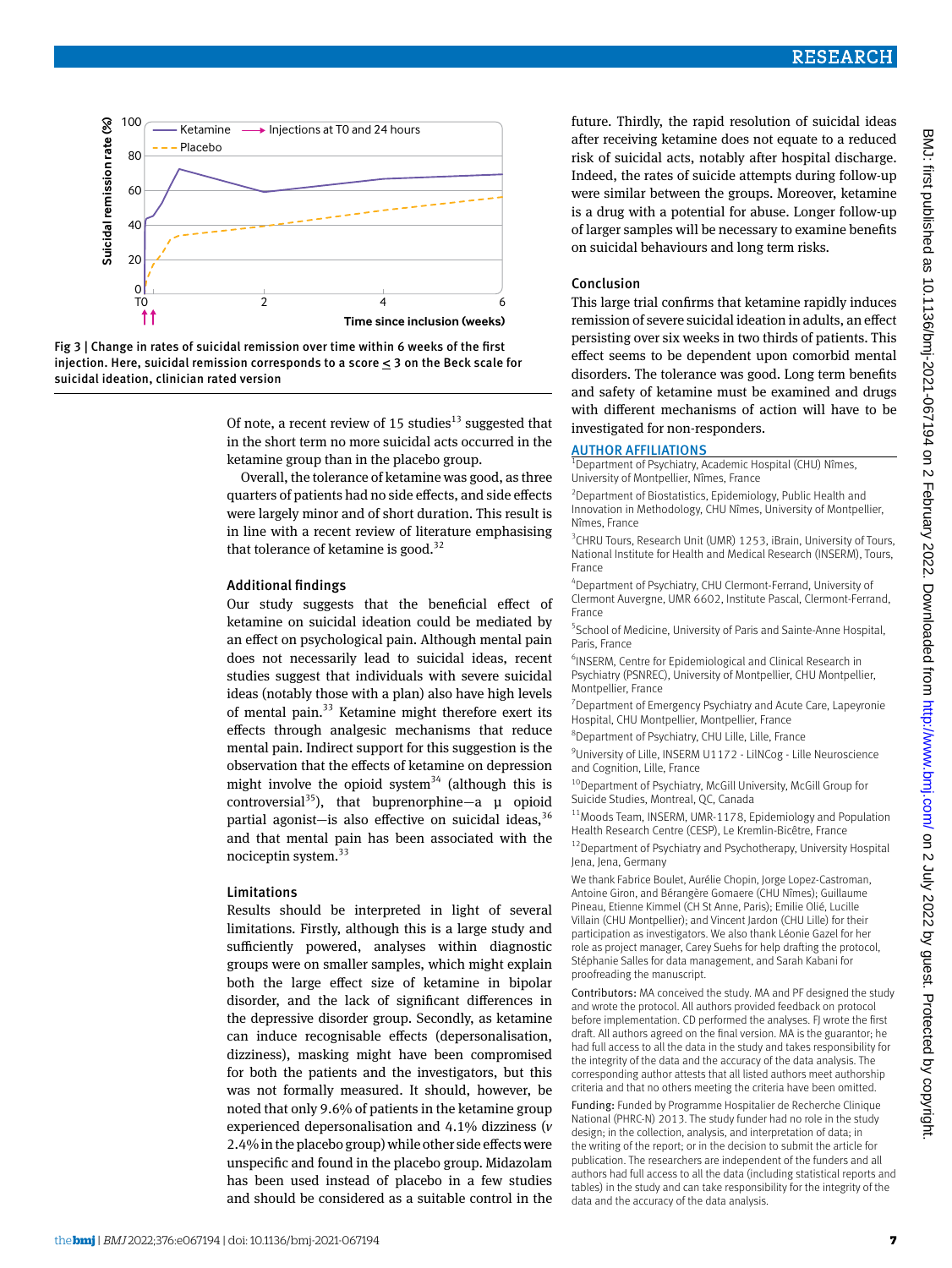Competing interests: All authors have completed the ICMJE uniform disclosure form at [www.icmje.org/disclosure-of-interest/](http://www.icmje.org/disclosure-of-interest/) and declare: support from PHRC-N 2013 for the submitted work: FI has no declaration of interests for the past five years. PG received, during the past five years, fees for presentations at congresses or participation in scientific boards from Alcediag-Alcen, Angelini, GSK, Janssen, Lundbeck, Otsuka, SAGE, and Servier. WE-H reports personal fees from EISAI, Janssen, Lundbeck, Otsuka, UCB, and Chugai. PC received speaker and consultation fees from Exeltis, Janssen, and Pfizer. GV is part of a scientific board for Janssen. RG has received compensation as a member of the scientific advisory board of Janssen, Lundbeck, Roche, SOBI, and Takeda; he has served as consultant and/or speaker for Astra Zeneca, Boehringer-Ingelheim, Pierre Fabre, Lilly, Lundbeck, MAPREG, Otsuka, Pileje, SANOFI, Servier, LVMH and received compensation; and he has received research support from Servier; cofounder and stock shareholder: Regstem. P-ML has received compensation as consultant and member of a scientific advisory board for Janssen. LS declares fees for advisory board, travel support activities of consultant and lecturer in the past five years received from Janssen, Lundbeck, and Otsuka; fees for advisory board, travel support activities of consultant, lecturer, and faculty member in the past five years received from Eisai, Janssen, Lundbeck, Otsuka, Sanofi, Teva. MA declares fees from Astra Zeneca and Lundbeck, and has been invited to congresses by Janssen-Cilag, Otsuka, Lundbeck, Servier, and Astra Zeneca.

Ethical approval: Ethical approval was obtained on 18 July 2014 from the research ethics board "Comité de Protection des Personnes (CPP) Sud Méditerranée III" (ref: 2014.06.03 bis). This study was prospectively registered on the 20 November 2014 on [https://www.](https://www.clinicaltrials.gov/) [clinicaltrials.gov/](https://www.clinicaltrials.gov/) (NCT02299440) and is listed on EudraCT: 2014- 001324-30. All patients gave their informed, written and signed consent before inclusion.

Data sharing: Individuals' participant data that underlie the results reported in this article (after de-identification) will be available. The study protocol, statistical analysis plan, and informed consent form will also be provided on request. Data will be immediately available after publication, with no end date. Data will be provided to investigators whose proposed use of the data has been approved by an independent review committee identified for this purpose for individual participant data meta-analysis or review. Proposals should be directed to [pascale.FABBRO@chu-nimes.fr](mailto:pascale.FABBRO@chu-nimes.fr)

The lead author affirms that the manuscript is an honest, accurate, and transparent account of the study being reported; that no important aspects of the study have been omitted; and that any discrepancies from the study as originally planned (and, if relevant, registered) have been explained.

Dissemination to participants and related patient and public communities: As the personal identifying information of participants has been removed from the study dataset, it is not possible to send the results of this study to participants. Findings will be shared with clinicians and patients through national and international conferences (in psychiatry or suicidology), the French Suicidology Association (GEPS), the French national observatory on suicide (which includes professionals, and patient associations), and press release.

Provenance and peer review: Not commissioned; externally peer reviewed.

This is an Open Access article distributed in accordance with the Creative Commons Attribution Non Commercial (CC BY-NC 4.0) license, which permits others to distribute, remix, adapt, build upon this work non-commercially, and license their derivative works on different terms, provided the original work is properly cited and the use is noncommercial. See: [http://creativecommons.org/licenses/by-nc/4.0/.](http://creativecommons.org/licenses/by-nc/4.0/)

- 1 World Health Statistics. Monitoring health for sustainable development goals. 2016.
- 2 Mokdad AH, Forouzanfar MH, Daoud F, et al. Global burden of diseases, injuries, and risk factors for young people's health during 1990-2013: a systematic analysis for the Global Burden of Disease Study 2013. *Lancet* 2016;387:2383-401. doi:10.1016/S0140- 6736(16)00648-6
- 3 Borges G, Nock MK, Haro Abad JM, et al. Twelve-month prevalence of and risk factors for suicide attempts in the World Health Organization World Mental Health Surveys. *J Clin Psychiatry* 2010;71:1617-28. doi:10.4088/JCP.08m04967blu
- 4 Kennedy SH, Lam RW, McIntyre RS, et al, CANMAT Depression Work Group. Canadian Network for Mood and Anxiety Treatments (CANMAT) 2016 Clinical Guidelines for the Management of Adults with Major Depressive Disorder: Section 3. Pharmacological Treatments. *Can J Psychiatry* 2016;61:540-60. doi:10.1177/0706743716659417
- 5 Zalsman G, Hawton K, Wasserman D, et al. Suicide prevention strategies revisited: 10-year systematic review. *Lancet Psychiatry* 2016;3:646-59. doi:10.1016/S2215-0366(16)30030-X
- 6 Hawton K, Witt KG, Salisbury TLT, et al. Psychosocial interventions following self-harm in adults: a systematic review and metaanalysis. *Lancet Psychiatry* 2016;3:740-50. doi:10.1016/S2215- 0366(16)30070-0
- 7 Chung DT, Ryan CJ, Hadzi-Pavlovic D, Singh SP, Stanton C, Large MM. Suicide Rates After Discharge From Psychiatric Facilities: A Systematic Review and Meta-analysis. *JAMA Psychiatry* 2017;74:694-702. doi:10.1001/jamapsychiatry.2017.1044
- Diazgranados N, Ibrahim L, Brutsche NE, et al. A randomized add-on trial of an N-methyl-D-aspartate antagonist in treatment-resistant bipolar depression. *Arch Gen Psychiatry* 2010;67:793-802. doi:10.1001/archgenpsychiatry.2010.90
- Xiong J, Lipsitz O, Chen-Li D, et al. The acute antisuicidal effects of single-dose intravenous ketamine and intranasal esketamine in individuals with major depression and bipolar disorders: A systematic review and meta-analysis. *J Psychiatr Res* 2021;134:57- 68. doi:10.1016/j.jpsychires.2020.12.038
- 10 Grunebaum MF, Galfalvy HC, Choo TH, et al. Ketamine for Rapid Reduction of Suicidal Thoughts in Major Depression: A Midazolam-Controlled Randomized Clinical Trial. *Am J Psychiatry* 2018;175:327- 35. doi:10.1176/appi.ajp.2017.17060647
- 11 Grunebaum MF, Ellis SP, Keilp JG, et al. Ketamine versus midazolam in bipolar depression with suicidal thoughts: A pilot midazolamcontrolled randomized clinical trial. *Bipolar Disord* 2017;19:176-83. doi:10.1111/bdi.12487
- 12 Witt K, Potts J, Hubers A, et al. Ketamine for suicidal ideation in adults with psychiatric disorders: A systematic review and metaanalysis of treatment trials. *Aust N Z J Psychiatry* 2020;54:29-45. doi:10.1177/0004867419883341
- 13 Siegel AN, Di Vincenzo JD, Brietzke E, et al. Antisuicidal and antidepressant effects of ketamine and esketamine in patients with baseline suicidality: A systematic review. *J Psychiatr Res* 2021;137:426-36. doi:10.1016/j.jpsychires.2021.03.009
- 14 Pompili M, Gonda X, Serafini G, et al. Epidemiology of suicide in bipolar disorders: a systematic review of the literature. *Bipolar Disord* 2013;15:457-90. doi:10.1111/bdi.12087
- 15 Ducasse D, Holden RR, Boyer L, et al. Psychological Pain in Suicidality: A Meta-Analysis. *J Clin Psychiatry* 2018;79:16r10732.
- 16 Beck AT, Kovacs M, Weissman A. Assessment of suicidal intention: the Scale for Suicide Ideation. *J Consult Clin Psychol* 1979;47:343-52. doi:10.1037/0022-006X.47.2.343
- 17 Sheehan DV, Lecrubier Y, Sheehan KH, et al. The Mini-International Neuropsychiatric Interview (M.I.N.I.): the development and validation of a structured diagnostic psychiatric interview for DSM-IV and ICD-10. *J Clin Psychiatry* 1998;59(Suppl 20):22-33, quiz 34-57.
- 18 Beck AT, Steer RA, Ranieri WF. Scale for Suicide Ideation: psychometric properties of a self-report version. *J Clin Psychol* 1988;44:499- 505. doi:10.1002/1097-4679(198807)44:4<499::AID-JCLP2270440404>3.0.CO;2-6
- 19 Posner K, Brown GK, Stanley B, et al. The Columbia-Suicide Severity Rating Scale: initial validity and internal consistency findings from three multisite studies with adolescents and adults. *Am J Psychiatry* 2011;168:1266-77. doi:10.1176/appi. ajp.2011.10111704
- 20 Olié E, Guillaume S, Jaussent I, Courtet P, Jollant F. Higher psychological pain during a major depressive episode may be a factor of vulnerability to suicidal ideation and act. *J Affect Disord* 2010;120:226-30. doi:10.1016/j.jad.2009.03.013
- 21 Beck AT, Weissman A, Lester D, Trexler L, The measurement of pessimism: the hopelessness scale. *J Consult Clin Psychol* 1974;42:861-5. doi:10.1037/h0037562
- 22 Rush AJ, Gullion CM, Basco MR, Jarrett RB, Trivedi MH. The Inventory of Depressive Symptomatology (IDS): psychometric properties. *Psychol Med* 1996;26:477-86. doi:10.1017/ S0033291700035558
- 23 Zarate CAJr, Singh JB, Carlson PJ, et al. A randomized trial of an N-methyl-D-aspartate antagonist in treatment-resistant major depression. *Arch Gen Psychiatry* 2006;63:856-64. doi:10.1001/ archpsyc.63.8.856
- 24 Young RC, Biggs JT, Ziegler VE, Meyer DA. A rating scale for mania: reliability, validity and sensitivity. *Br J Psychiatry* 1978;133:429-35. doi:10.1192/bjp.133.5.429
- 25 Rush AJ, Fava M, Wisniewski SR, et al, STAR\*D Investigators Group. Sequenced treatment alternatives to relieve depression (STAR\*D): rationale and design. *Control Clin Trials* 2004;25:119-42. doi:10.1016/S0197-2456(03)00112-0
- 26 Overall JE, Gorham DR. The brief psychiatric rating scale. *Psychol Rep* 1962;10:799-812. doi:10.2466/pr0.1962.10.3.799.
- 27 Yatham LN, Kennedy SH, Parikh SV, et al. Canadian Network for Mood and Anxiety Treatments (CANMAT) and International Society for Bipolar Disorders (ISBD) 2018 guidelines for the management of patients with bipolar disorder. *Bipolar Disord* 2018;20:97-170. doi:10.1111/bdi.12609